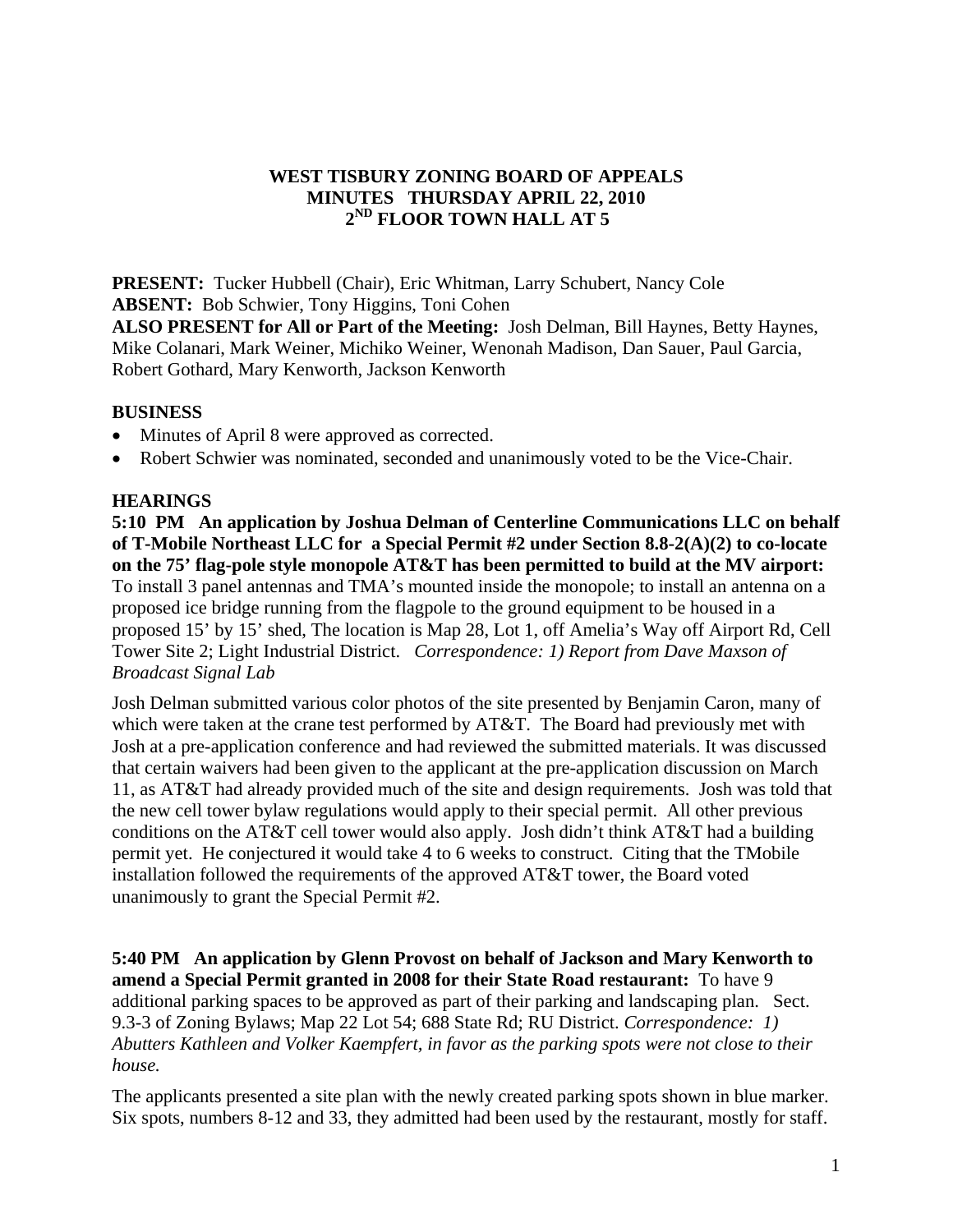The three others, numbers 13, 37 and 38 were created at sites where there was room for the spots and safe access. Tucker asked if the additional space near the handicap parking would affect their access. No, they will relocate shrubbery to make room. Larry asked if they had taken up John Hough's offer to use his Middletown Nursery parking lot. The Kenworths said they had used it once at New Year's, but it wasn't ideal. The parking lot is not lit, the equipment, goods and plants for sale are all out in the open. Their gate ideally should be shut at night. Parking is a problem as people try to park at the neighbors and other places. Bill Haynes has allowed that people may park along one side of a drive he owns running parallel to the restaurant. The Bananas Gallery has offered evening parking at their lot across the road.

Bill Haynes said they need nine new spaces, not just three. Last summer people were parking all over the place. The Restaurant has a legal right to use the road to pass and the Haynes let people, mostly employees, use one side for parking, but people parked on both sides which blocked the road. There's a fireman living down that drive and it's serious if he can't get out. Jackson said they would put up signs prohibiting parking on one side; signs saying Fire Lane. People weren't sure if it was allowable to post it as a fire lane.

Bill Haynes said signs won't work, you'll need to put up posts so people can't park. Mike Colanari said more parking on site is good, and towing cars would work, too. It was said that a cars will be towed sign would have to be put up first. The neighbors said cars park on the sidewalk. Mike said if you take so many bookings, you're going to have parking problems. Mary and Jackson said it was hard to tell by booking numbers: A party of eight sometimes arrives in one vehicle, another time, in eight vehicles. Mark Weiner said more parking was needed, and made a crude remark about how signs won't stop people from parking where they shouldn't.

Mike Colaneri said the burden is on the restaurant to provide parking. The maitre'd must check. The place needs extra parking, signs and, he added, twice, the corkage fee is too high. The Board reprimanded him.

Eric Whitman suggested that the employees use the off-site parking places. The Kenworths said that the employee parking places were not good ones for customers to use. Each person making a reservation is told of the Bananas parking, is asked to carpool if possible and told where not to park. Bill said success means you have to put in a more commercial parking lot. Between the applicants and the Board, it was decided that 2 more spaces could be created at a turnaround toward the back of the lot. Tucker reminded everyone that the buffer was planted there for screening for the house Bill owns on that back lot. There would however, be room to add two more spaces. It was agreed to add 24A and B. One more possible spot was added next to spot 38. Tucker reminded all that it was not the ZBA's job to redesign the parking and landscaping. They've been allowed 6 new spaces in addition to the 6 already created but not on the original plan. If they have to come back to the ZBA, so be it. They will have tried. Nancy Cole said that if the problem persists, the abutters could speak to Ernie Mendenhall, and the Restaurant must be more vigilant.

It was further said it would be a mistake for patrons to park at spots 11 and 12 (employee parking). The Board voted unanimously to amend the parking plan to add the 6 already used and 6 newly created spots to the approved parking and landscaping plan. Jackson and Mary Kenworth and the Haynes agreed to work together to put up posts and signs along the driveway running alongside the restaurant property.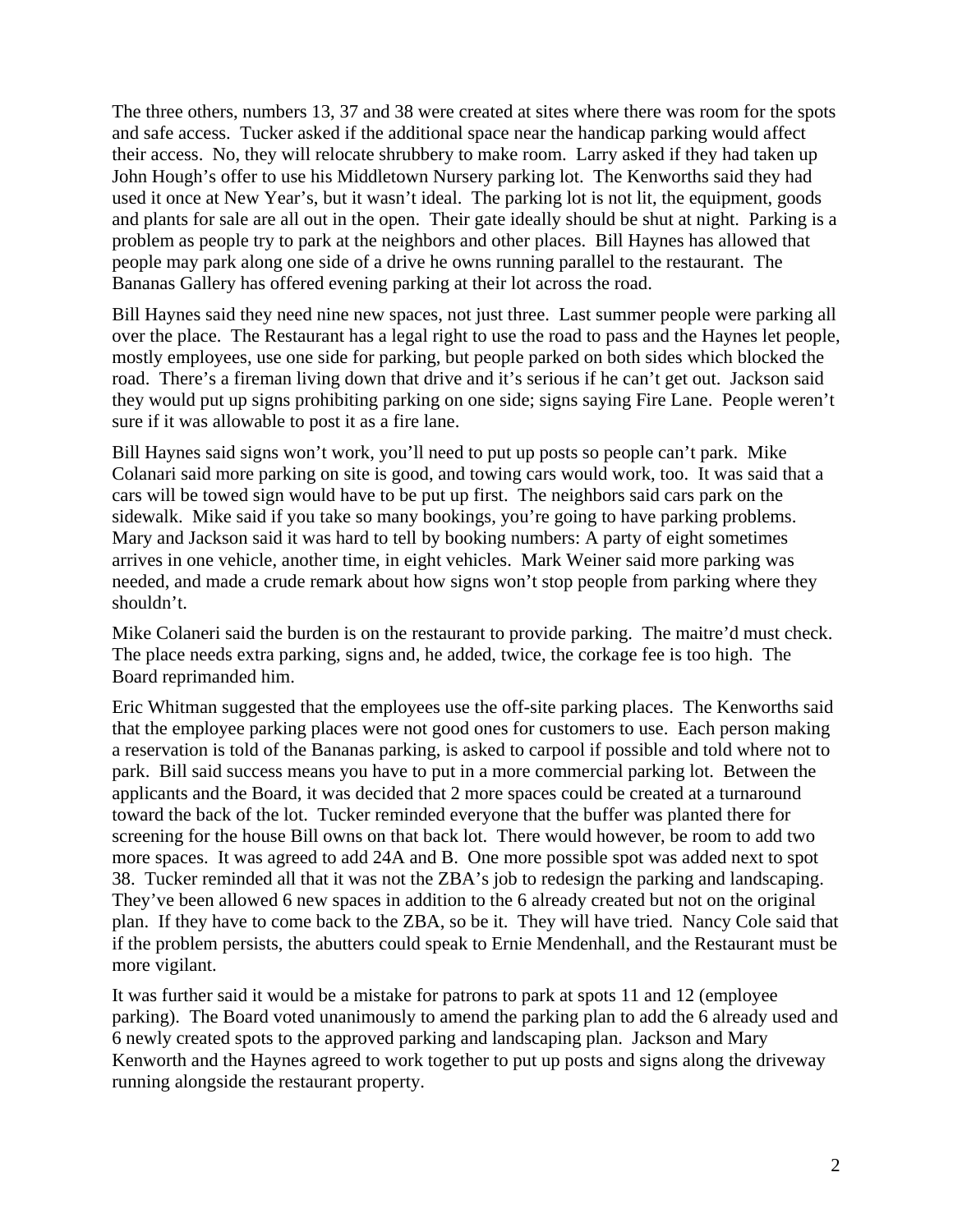## **6:00 PM Continuation from April 8 of an application by Daniel Sauer and Wenonah**

**Madison of 7A Foods** to amend, alter and extend a special permit granted in 1993 in regard to the running of "Back Alley's": To continue to serve as a food counter keeping the same permitted hours, and to prepare value added food products, to have a take-away food program, to have a take-out and ice cream window and to be able to give sustainable food cooking classes at some time in the future. Sections 11.1-3 and 9.3-3 of Zoning Bylaws; Map 32 Lot 58.1; 1045 State Rd; Village Residential Dist. *Correspondence: 1) Wampanoag Tribe (permission for applicants to apply to ZBA); 2) Abutters Alexis and Paul Garcia; 3) Abutter Robert Gothard* 

Correspondence was read. The 2 abutters were mostly concerned with the noise they expected would be created with the proposed take-out window. The window would be at the front of the building to the left of the door as you face it. The Garcia's house is close to the building. They also questioned the 9 o'clock closing, as, although it had been granted to Paul Garcia (former proprietor) by the ZBA to be open til 9, Paul said he never did stay open that late after all.

Wenonah and Dan said they were working with John (Powers) and the Board of Health. They would want the window to stay open until 9. They will clean up the outside and around the benches each day. The window will be facing the road, not the Garcia's property. Paul talked of the work they put into the business; having to get rid of skunks, rats and raccoons. He said you can try all you want but you can't control people. Cars drive up, music is blaring, headlights on, doors slamming, people discussing what to order outside the window. He would like the applicants to use the interior space, not have a window. He said people are not aware or considerate and the situation would be unmanageable.

Larry asked why they wanted the window. The answer was because they could operate with less staff, pare down, not have the full kitchen open. They would sell just certain items and they would be pre-made, and ice cream. With the whole place open, people will want what's on the full menu. Larry suggested they make it limited on the inside after a certain hour, as the neighbors in attendance are saying a window would be troublesome to them. Wenonah said ideally they would put the window on the other side of the building, away from the Garcias and Gothards, but there is no water there, no sink. It would be a big expense.

Tucker said he'd been thinking since the last hearing two weeks ago about how a window would make an impact….the cars, people standing in the lines. That is not to say that the same won't happen with interior ordering. He feels the window should not go so late, to 6 or 7 maybe, or don't do window and stay open until 9. The Business District pretty much closes down at 7, including Fella's. The window would create an added noise factor. Nancy suggested granting the window on a provisional basis. It was discussed this was not the best solution due to the expense and work to make and set up the window.

Wenonah suggested they could revisit this issue at a future time. It won't make or break it. People, however, will eat and congregate outside anyway. Paul said it was his experience that there was little business after 7. Wenonah and Dan talked of some of the things John Powers was discussing with them and then the hearing was concluded. The Board voted unanimously to grant the Special Permit, with the former conditions in place, but denied the addition of a takeout window at this time. The Board told the applicants they were very supportive of their business.

# **OTHER CORRESPONDENCE**

The Board discussed a letter sent to the Planning Board by JC Murphy regarding what he sees as serious zoning violations in the Pine Lane neighborhood. The Board had discussed this area